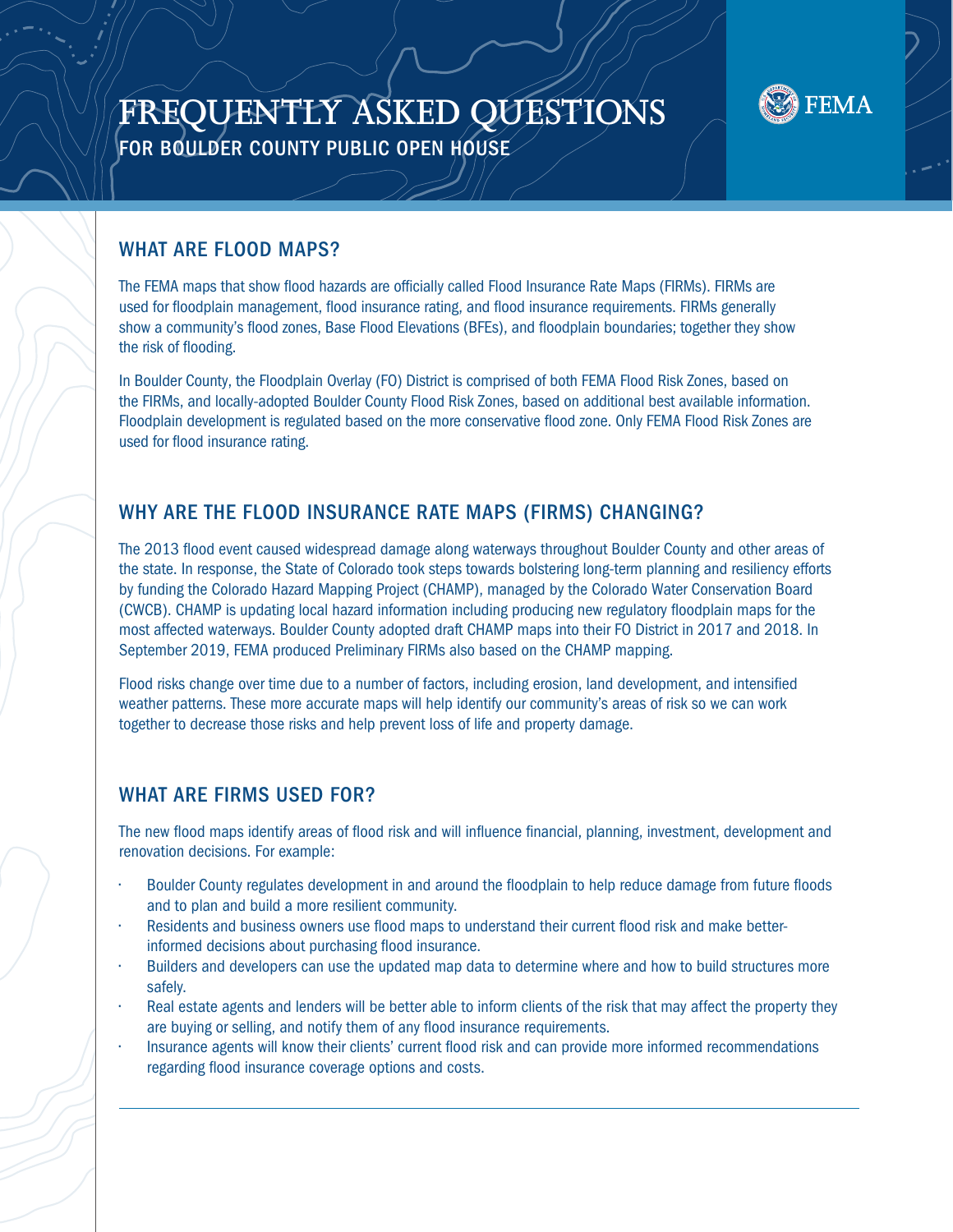#### HOW DO FLOOD MAPS SHOW FLOOD RISK?

A one percent annual chance flood (or base flood) has a one percent chance of being equaled or exceeded in any given year. Areas that are expected to be inundated by the one percent annual chance flood are called Special Flood Hazard Areas (SFHA) or the one percent annual chance floodplain. On a FIRM, SFHAs are shown with letters beginning in "A". Moderate- to low-risk areas are labeled Zone X. No matter where you live or work, some risk of flooding exists.

BFEs displayed on FIRMs show the lowest height that floodwaters can be expected to reach during the one percent annual chance flood and that participating NFIP communities must consider in making floodplain management decisions.

A Floodway may also be depicted on FIRMs. The floodway is the portion of the floodplain where flood depths and velocities are greatest. The portion of the one percent annual chance floodplain outside of the Floodway is commonly called the "Flood Fringe." See www.BoCoFloodplainRemapping.com for more information on the difference between Floodway and Floodplain.

## HOW WILL THESE UPDATED FLOOD MAPS AFFECT ME?

The updated maps may result in some structures being newly identified as located within the one percent annual chance floodplain. Owners of structures within the one percent annual chance floodplain are required to carry flood insurance for loans taken out through federally-regulated or insured lenders.

Boulder County has in place building and land development restrictions for the one percent annual chance floodplain that may require additional permitting. Please talk to the Boulder County floodplain administrator for specific requirements.

Structures that are mapped in the Floodway will be subject to more restrictive development regulations than those in the Flood Fringe.

## HOW WILL THESE UPDATED FLOOD MAPS AFFECT MY FLOOD INSURANCE?

| <b>CHANGE IN RISK</b>                                                                                               | <b>RATE IMPACT</b>                                                                                                                                                                                                                                                                                                                                                                                                                                                                                                                                                                                                                                                                          |
|---------------------------------------------------------------------------------------------------------------------|---------------------------------------------------------------------------------------------------------------------------------------------------------------------------------------------------------------------------------------------------------------------------------------------------------------------------------------------------------------------------------------------------------------------------------------------------------------------------------------------------------------------------------------------------------------------------------------------------------------------------------------------------------------------------------------------|
| <b>FROM:</b> Moderate-to low-risk area<br>(Zone B, C, or X) or Unknown (Zone D)<br>TO: High-risk area (Zone A or V) | Flood insurance mandatory in SFHA. Flood insurance is required if you have a mortgage from a federally regulated or insured lender.<br>Rating options can offer savings. Buildings newly mapped into an SFHA may be eligible for a lower rate during the first 12 months after a map<br>change. Rates will then go up no more than 18 percent each year as part of the Homeowner Flood Insurance Affordability Act of 2014. Buying a<br>policy before the new FIRM goes into effect will save more money. Your insurance agent can give more information on how to save. If the building<br>is sold, the policy can be transferred to the new owners, allowing them to keep the lower rate. |
| <b>FROM:</b> High-risk area (Zone A)<br><b>TO:</b> Higher-risk area (Zone V)<br><b>OR</b><br>Increase in BFE        | Flood insurance is mandatory. Flood insurance is required if you have a mortgage from a federally regulated or insured lender.<br>Grandfathering can offer savings. The NFIP grandfathering option lets policyholders who have built in compliance with the flood map in effect<br>at the time of construction to use their previous zone or BFE to calculate their insurance rate. This could lead to large savings. A policy with<br>a grandfathered rating can be transferred to new owners if the building is sold. In most cases your insurance agent will ask you to provide an<br>Elevation Certificate for use in accurately rating the policy.                                     |
| <b>FROM:</b> High-risk area (Zone A or V)<br><b>TO:</b> Moderate-to low-risk area (Zone X)                          | Flood insurance is optional, but recommended. The risk is lower, but there is still risk. More than 20 percent of NFIP claims come from buildings<br>outside of SFHAs. You can save money by updating your policy. An existing policy can be changed to a lower-cost Preferred Risk Policy and you will<br>get a refund for the price difference. Although flood insurance is no longer federally required, your mortgage lender can still require it.                                                                                                                                                                                                                                      |
| No change                                                                                                           | No change in insurance rates. This is still a good time to talk with your insurance agent to learn your specific risk and make sure you have enough<br>flood insurance coverage.                                                                                                                                                                                                                                                                                                                                                                                                                                                                                                            |

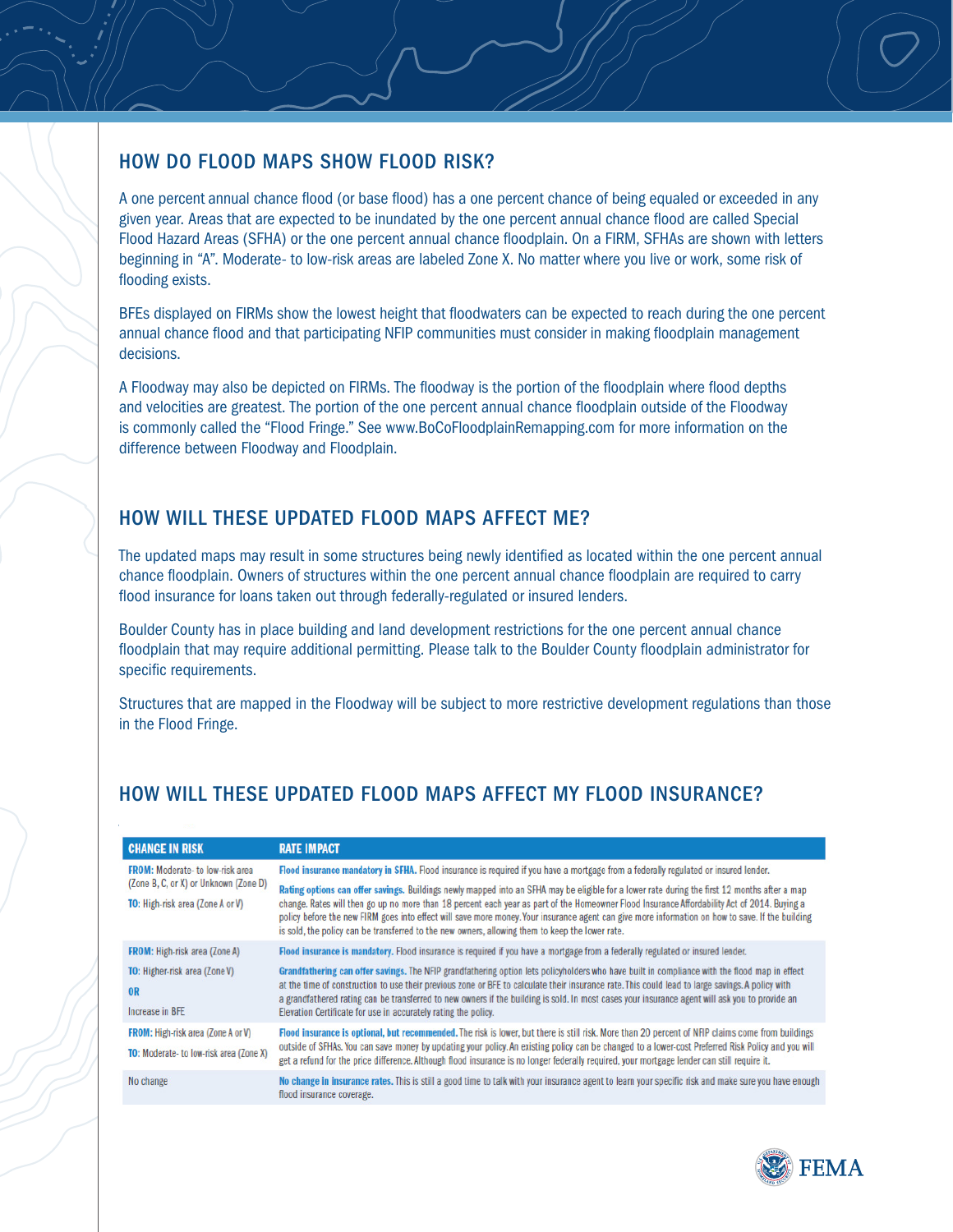#### WHAT ARE THE BENEFITS OF REMAPPING FOR THE COMMUNITY?

Updated flood risk maps help us better understand our flood risk, which will allow community officials and residents to make better decisions and to ensure that people are building in a safe manner.

This knowledge will help Boulder County plan smarter, develop sustainably, and minimize risk to make our community safer in the future.

# WHAT IS THE TIMELINE FOR UPDATING THE FIRMS?



# WHAT IS THE NATIONAL FLOOD INSURANCE PROGRAM (NFIP)?

The NFIP is a federal program that was established in 1968 to enable property owners in participating communities to purchase affordable, federally-backed flood insurance as protection against flood losses. To purchase flood insurance through the NFIP, your community must participate in the NFIP and enforce floodplain management ordinances to reduce future flood risk and build a more resilient community. Boulder County has participated in the NFIP since 1979.

# WHO SHOULD PURCHASE FLOOD INSURANCE?

All properties located in the high-risk flood zone (Zone A) are required to have flood insurance if they have a federally-backed mortgage. Insurance must be carried for the life of the mortgage.

However, all property owners should consider investing in flood insurance, whether required or not. Nearly one quarter of all flood insurance claims in Colorado come from outside of SFHAs. While property owners with a lower risk of flooding are not required to purchase flood insurance, it is still recommended to obtain lower-cost flood protection to protect their properties.

# HOW MUCH DOES FLOOD INSURANCE COST?

Flood insurance costs across the Denver Metro area vary and depend on several factors, including a home or building's flood zone designation, elevation, date it was built, the amount of coverage you want, and the deductible you choose.

The NFIP's Preferred Risk Policy (PRP) offers lower-cost protection for homes and apartments mapped in Zone X.

Contact your insurance agent or visit www.floodsmart.gov for more information on flood insurance policies.

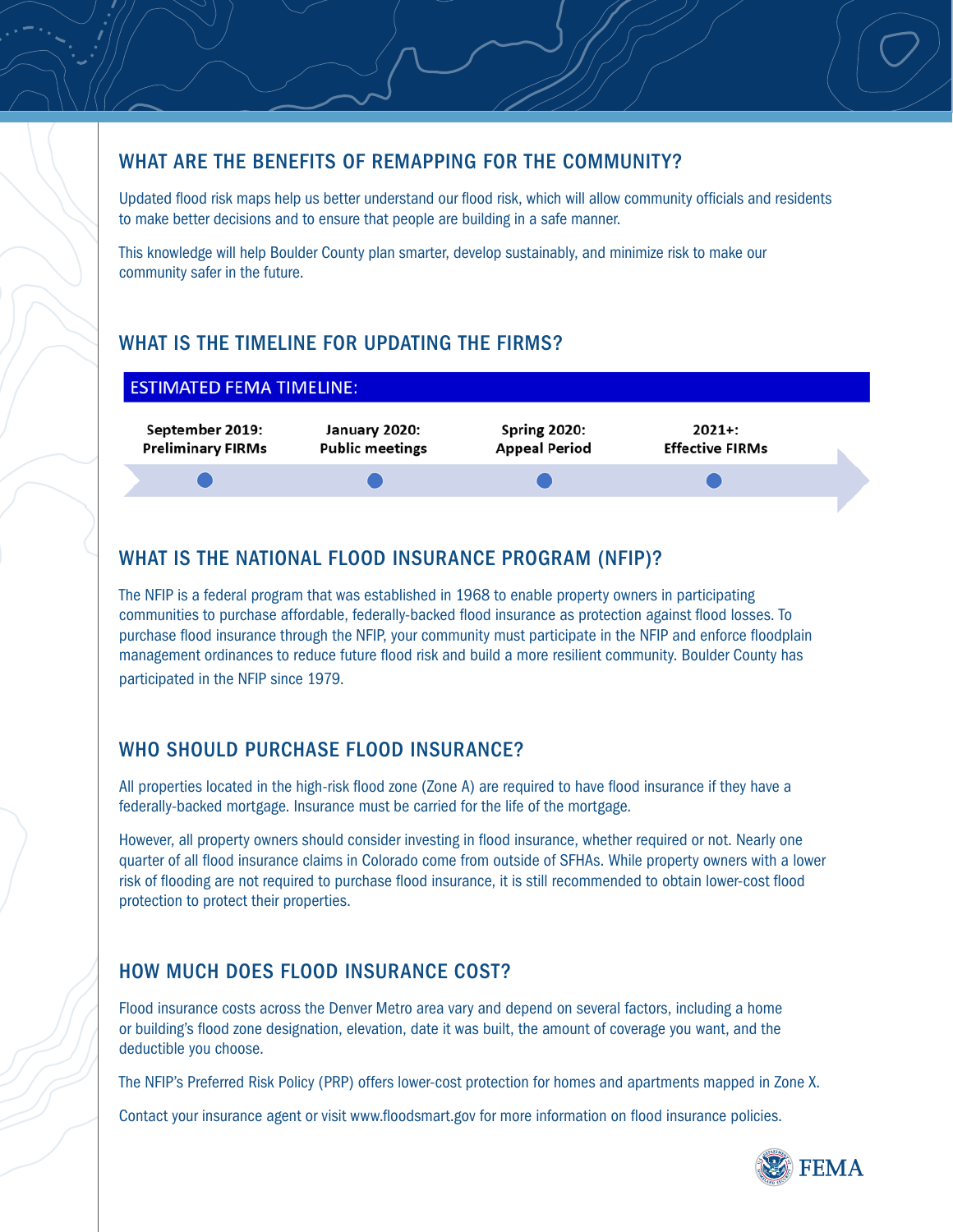#### HOW CAN I SAVE MONEY ON MY FLOOD INSURANCE?

The best way to save money on flood insurance is to reduce the risk to a property. Flood insurance premiums are based on flood risk. Therefore, as flood risk is minimized, the cost of flood insurance is reduced. There are many ways to reduce flood risk that are still affordable for the average homeowner. You could raise appliances and utilities located on your lowest floor or basement, install openings to allow floodwater to move through crawlspaces without causing structural damage, or even fill in your basement with approved fill. More drastic options include raising your home or abandoning your lowest floor, if it sits below the Base Flood Elevation (the water surface elevation of the one percent annual chance flood near your structure). If you are considering flood protection measures, contact your insurance provider, as well as local building officials, since many of these activities require permits. Review FEMA's Homeowner's Guide to Retrofitting (https://www.fema.gov/homeowners-guide-retrofitting) to learn more.

You can also apply for a Letter of Map Change (LOMC). FIRMs are developed at a mapping scale that is useful for community officials, lenders, and insurance professionals, but not every rise in terrain can be depicted at this scale. If you think your building is imprecisely mapped as being in a SFHA, FEMA has a process that allows property owners to request a more precise flood zone determination. This process includes a Letter of Map Amendment (LOMA). A LOMA can be requested if a property has been mapped in a SFHA but is actually on naturally high ground (https://www.fema.gov/letter-map-change).

Consider a higher deductible. Just as with automobile or homeowners insurance, increasing your deductible—the amount you pay out of your pocket to cover a claim before coverage is applied—will lower your premium. Selecting the maximum deductible of \$10,000 will result in up to a 40 percent discount from the base premium. However, using the maximum deductible might not be appropriate in every financial circumstance, and some lenders might not allow that option for meeting the mandatory purchase requirements.

Additionally, Boulder County has already taken measures, including dedicating land along streams as Open Space and instituting regulations on development in the floodplain, that exceed the minimum requirements set by FEMA's NFIP, resulting in countywide discounts on flood insurance determined by the Community Rating System.

## WHY AM I BEING SHOWN IN THE HIGH-RISK FLOOD ZONE IF MY HOME WAS NOT AFFECTED BY THE 2013 FLOOD?

Flood maps are meant to predict future flood risk for the one percent annual chance flood. During the 2013 flood, many places in Boulder County experienced less than a one percent annual chance flood event, so properties unaffected by the 2013 flood could still be mapped in the one percent annual chance floodplain.

The CHAMP floodplain models were developed based on the topography of the area as it exists after the 2013 flood event. Therefore, the predicted risk is based on post-flood conditions that are in many places very different than prior to, and that were controlling, the 2013 flood.

## I NEED HELP UNDERSTANDING THE MAPS. WHO DO I CONTACT?

Contact Boulder County's Floodplain Group at floodplainmapscomment@bouldercounty.org.